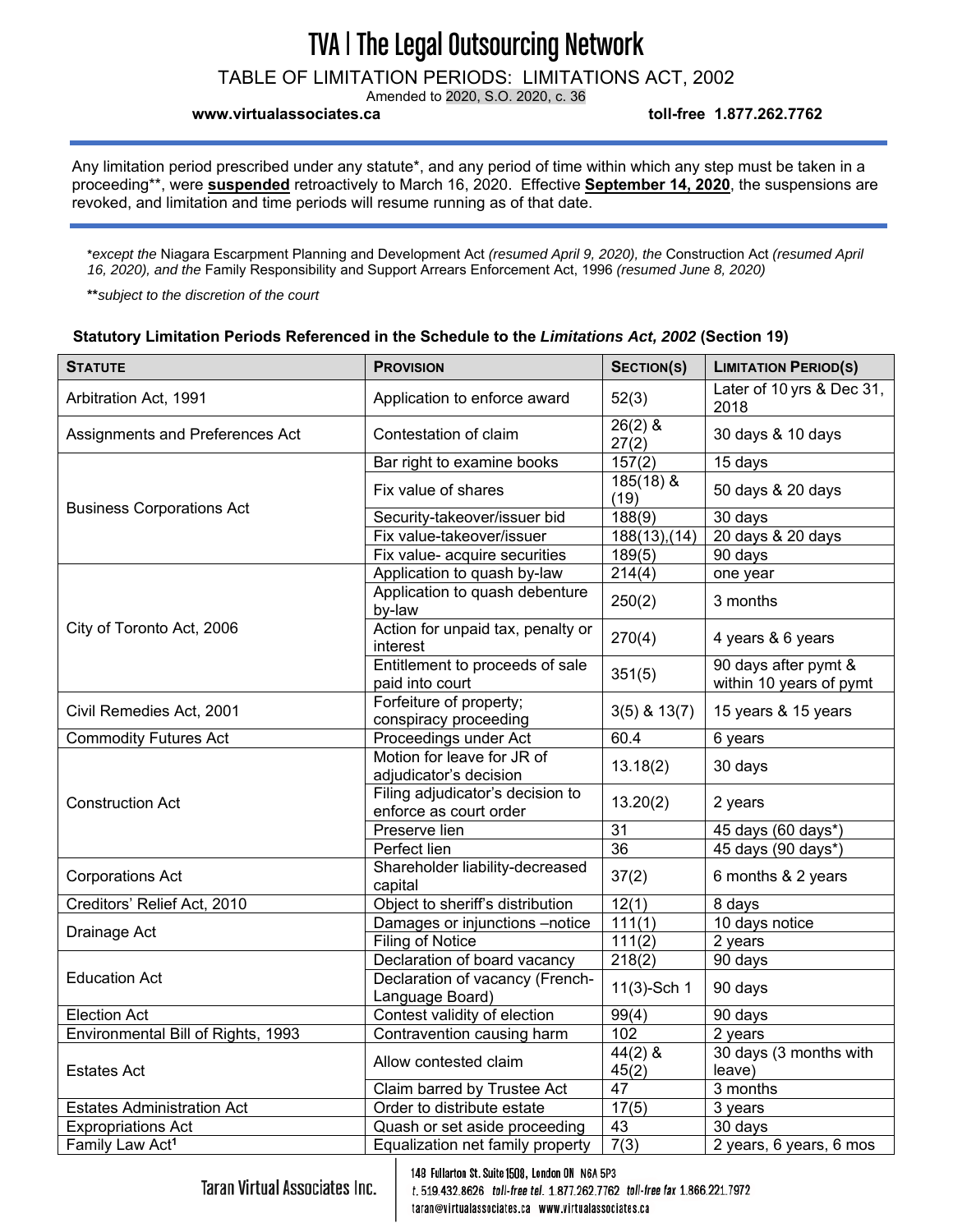TABLE OF LIMITATION PERIODS: LIMITATIONS ACT, 2002

Amended to 2020, S.O. 2020, c. 36

| www.virtualassociates.ca                                                                                      |                                                                                                                    | toll-free 1.877.262.7762      |                                                                               |
|---------------------------------------------------------------------------------------------------------------|--------------------------------------------------------------------------------------------------------------------|-------------------------------|-------------------------------------------------------------------------------|
| <b>STATUTE</b>                                                                                                | <b>PROVISION</b>                                                                                                   | SECTION(S)                    | <b>LIMITATION PERIOD(S)</b>                                                   |
| <b>Fines and Forfeitures Act</b>                                                                              | Interest in forfeited personal<br>property                                                                         | 6(2)                          | 60 days                                                                       |
| Forestry Workers Lien for Wages Act                                                                           | Enforce lien                                                                                                       | 8(1)                          | $\overline{3}0$ days                                                          |
|                                                                                                               | Distribution after lien payment                                                                                    | 26(1)                         | 30 days                                                                       |
| Fuel Tax Act                                                                                                  | Right to possession of fuel                                                                                        | 8(13)                         | 30 days                                                                       |
| <b>Gasoline Tax Act</b>                                                                                       | Right to possession of fuel                                                                                        | 5(13)                         | 30 Days                                                                       |
| Income Tax Act                                                                                                | Directors' liability                                                                                               | 38                            | 2 years                                                                       |
|                                                                                                               | Claim for fire insurance                                                                                           | $\overline{148}$ (con.<br>14) | 1 year                                                                        |
|                                                                                                               | Damage to automobile                                                                                               | 259.1                         | 1 year                                                                        |
| Insurance Act <sup>2</sup>                                                                                    |                                                                                                                    | Still says 2                  |                                                                               |
|                                                                                                               |                                                                                                                    | years but no                  |                                                                               |
|                                                                                                               |                                                                                                                    | longer                        |                                                                               |
|                                                                                                               |                                                                                                                    | mentioned                     |                                                                               |
|                                                                                                               |                                                                                                                    | in sch 19                     |                                                                               |
| International Commercial Arbitration Act,<br>2017                                                             | Application for recognition<br>and/or enforcement of award                                                         | 10                            | Later of 10 years & Dec<br>31, 2018                                           |
| Libel and Slander Act                                                                                         | Libel in newspaper or broadcast                                                                                    | $6\phantom{1}$                | 3 months                                                                      |
| Liquor Licence and Control Act, 2019                                                                          | Application to possess seized<br>liquor                                                                            | 59(4)                         | 30 days                                                                       |
|                                                                                                               | <b>Building mortgage</b>                                                                                           | 21(2)                         | 1 year                                                                        |
| Mortgages Act                                                                                                 | Tenant's right to re-occupy                                                                                        | 54(2)                         | 210 days                                                                      |
|                                                                                                               | Quash by-law (not debenture<br>by-law)                                                                             | 273(5)                        | 1 year                                                                        |
| Municipal Act, 2001                                                                                           | Proceeds of sale-payment                                                                                           | 380(5)                        | 90 days after pymt &<br>within 10 years of pymt                               |
|                                                                                                               | Quash debenture by-law                                                                                             | 415(2)                        | 3 months                                                                      |
| Municipal Conflict of Interest Act                                                                            | Contravention of disclosure<br>duty etc.                                                                           | $8(2)$ & $8(6)$               | 6 weeks & 6 years                                                             |
| Municipal Elections Act, 1996                                                                                 | Recounts - clerk & judicial                                                                                        | $58(2)$ &<br>63(1)            | 30 days & 15 days                                                             |
|                                                                                                               | Validity of election                                                                                               | 83(2)                         | 90 days                                                                       |
| Not-for-Profit Corporations Act, 2010*                                                                        | Corp may seek order barring<br>examination of financials                                                           | 98(3)                         | Within 15 days of<br>request to examine                                       |
|                                                                                                               | Corp's application to fix fair<br>value                                                                            | 187(14)                       | Within 50 days after the<br>action approved by the<br>resolution is effective |
|                                                                                                               | Dissenting member's<br>application to fix fair value                                                               | 187(15)                       | Within a further 20 days<br>(70 days total) if corp<br>fails to apply         |
| Ontario Home Ownership Savings Plan<br>Act [still appears on Schedule but entire<br>Act was repealed in 2009] | Enforce provisions of Act                                                                                          | 18                            | 6 years                                                                       |
| Opioid Damages and Health Care Costs<br>Recovery Act, 2019                                                    | Crown action for recovery of the<br>cost of health care benefits,<br>damages caused by an opioid-<br>related wrong | 6(1)                          | 15 years from coming<br>into force of Act                                     |
| Personal Property Security Act                                                                                | Entitlement to compensation;<br>Set aside compensation<br>decision                                                 | $44(13)$ &<br>(14)            | 90 days & 30 days                                                             |
| Prohibiting Profiting from Recounting<br>Crimes Act, 2002                                                     | Payment & forfeiture; Pay into<br>Court or preserve property                                                       | $4(5)$ & 6(6)                 | 15 years & 15 years                                                           |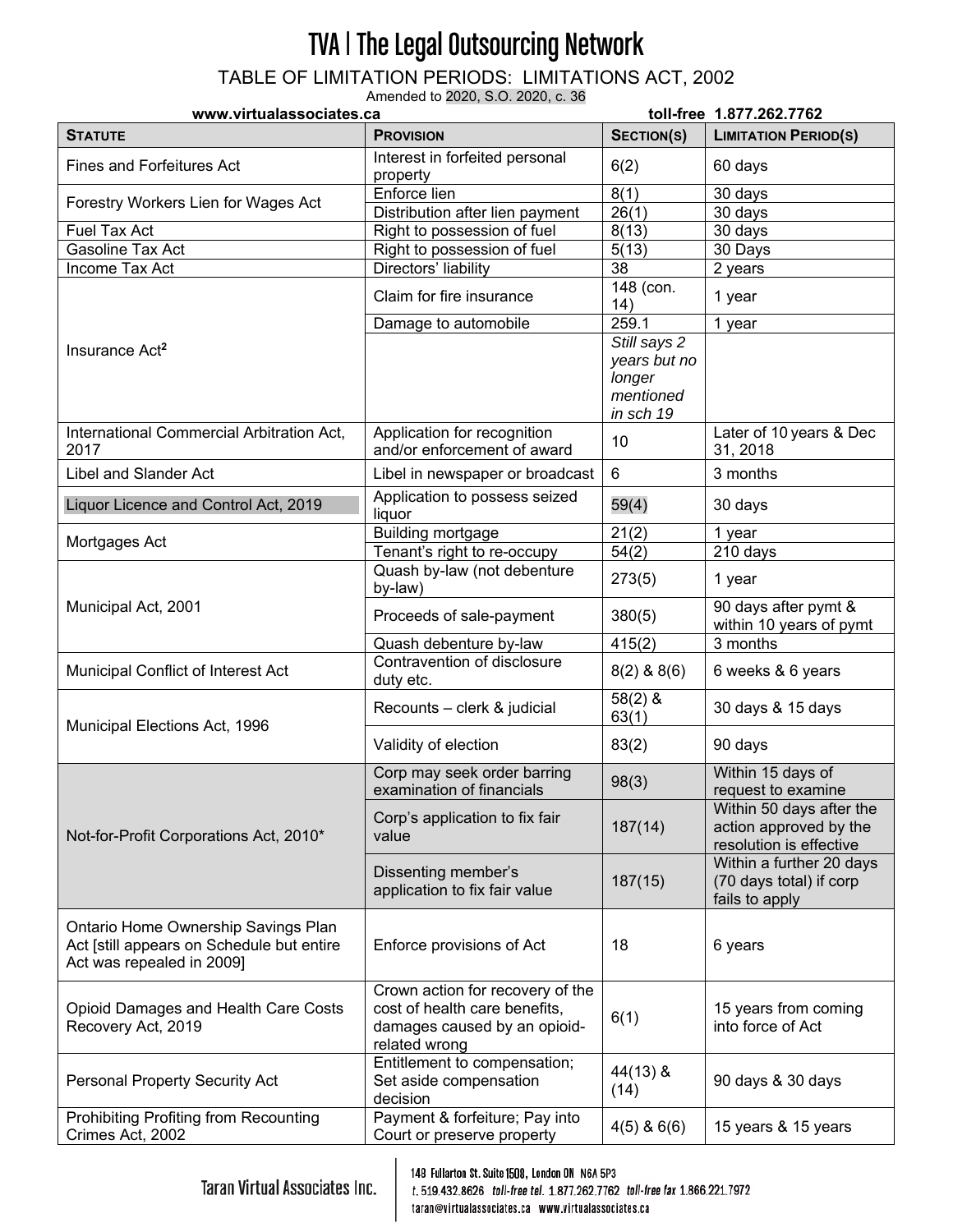TABLE OF LIMITATION PERIODS: LIMITATIONS ACT, 2002

Amended to 2020, S.O. 2020, c. 36

| www.virtualassociates.ca                                           |                                                      | toll-free 1.877.262.7762 |                             |
|--------------------------------------------------------------------|------------------------------------------------------|--------------------------|-----------------------------|
| <b>STATUTE</b>                                                     | <b>PROVISION</b>                                     | SECTION(S)               | <b>LIMITATION PERIOD(S)</b> |
|                                                                    |                                                      |                          |                             |
| <b>Public Lands Act</b>                                            | Compensation for deficiency of<br>land               | 34(3)                    | 5 years                     |
| Reciprocal Enforcement of Judgments<br>Act                         | Registration of judgment                             | 2(1)                     | 6 years                     |
| Reciprocal Enforcement of Judgments<br>$(U.K.)$ Act                | Registration of judgment                             | Sch: art 3,<br>p1,       | 6 years                     |
| <b>Securities Act</b>                                              | All proceedings (except where<br>otherwise provided) | 129.1                    | 6 years                     |
|                                                                    | Civil proceedings-rescission                         | $136(6)$ &<br>138        | 90 days notice, 180 days    |
|                                                                    | Civil proceedings-other than<br>rescission           | 138                      | 180 days or 3 years         |
|                                                                    | Misrepresentation, failure to<br>disclose            | 138.14                   | 6 months and 3 years        |
| <b>Succession Law Reform Act</b>                                   | Order for support of dependants                      | 61                       | 6 months                    |
| Taxation Act, 2007                                                 | Director's liability to withhold tax                 | 139(4)                   | 2 years                     |
| Tile Drainage Act                                                  | Quash by-law                                         | 2(3)                     | 4 weeks                     |
| <b>Tobacco Damages and Health Care</b><br>Costs Recovery Act, 2009 | Action for tobacco related<br>wrong                  | 6(1)                     | 2 years                     |
| Tobacco Tax Act                                                    | Right to possession of seized<br>tobacco             | $6(10)$ &<br>24(5)       | 30 days                     |
| <b>Trustee Act</b>                                                 | Actions by or against<br>deceased's estate           | 38(3)                    | 2 years                     |

*The table lists the statutes in the Schedule to Ontario's Limitations Act, 2002, and the corresponding limitation periods. This table is intended as a guideline only. The statutory provisions listed must be consulted.* 

*Note: This table does not cover either (a) the Real Property Limitations Act, R.S.O. 1990, c. L.15, which should be consulted for limitation periods dealing with real property, or (b) limitation periods that are set out in any federal legislation.* 

*No Limitation Periods***<sup>3</sup>**Pursuant to Section 16 of the *Limitations Act, 2002,* there are no limitation periods in respect of the following proceedings:

| <b>Topic</b>                          | <b>Description</b>                                                                                                                                                                                   | <b>Section</b>            |
|---------------------------------------|------------------------------------------------------------------------------------------------------------------------------------------------------------------------------------------------------|---------------------------|
| <b>Civil Remedies</b>                 | Forfeiture order under s. 8 (property) or 11.2 (vehicle) of the Civil Remedies<br>Act. 2001                                                                                                          | 16(1)(e)                  |
| <b>Collateral</b>                     | Debtor/creditor in possession of collateral to redeem/realize it                                                                                                                                     | $16(1)(f)$ , (g)          |
| <b>Court order</b>                    | Enforcement of a court order                                                                                                                                                                         | 16(1)(b)                  |
| Crown                                 | Recovery of money owing to the Crown re. fines, taxes, penalties and interest                                                                                                                        | 16(1)(i), (j) (2) and (3) |
| <b>Declaration</b>                    | Declaration, if not seeking consequential relief                                                                                                                                                     | 16(1)(a)                  |
| <b>Disability</b>                     | See Crown above re. Ontario Disability Support Program Act, 1997                                                                                                                                     | $16(1)(j)(ii)$ and $(2)$  |
| <b>Economic</b><br><b>Development</b> | See Crown above re. economic development loans                                                                                                                                                       | $16(1)(j)$ , (2) and (3)  |
| <b>Environmental</b>                  | Undiscovered environmental claims                                                                                                                                                                    | 17                        |
| <b>Health Programs</b>                | See Social Assistance below                                                                                                                                                                          | $16(1)(j)$ , (2) and (3)  |
| <b>Medical Resident</b><br>Loans      | Recovery of money owing re. loans, awards or grants under the Ministry of<br>Training, Colleges and Universities Act, the Canada Student Financial<br>Assistance Act or the Canada Student Loans Act | 16(1)(k)                  |
| <b>Sexual Assault</b>                 | Any claim for sexual assault                                                                                                                                                                         | 16(1)(h)                  |
| <b>Sexual Misconduct</b>              | Where the victim was a minor or the relationship between the parties meets<br>certain criteria                                                                                                       | 16(1)(h.1)                |
| <b>Assault</b>                        | Where the victim was a minor, or the parties were in an 'intimate relationship',<br>or the victim was dependant on the defendant                                                                     | 16(1)(h.2)                |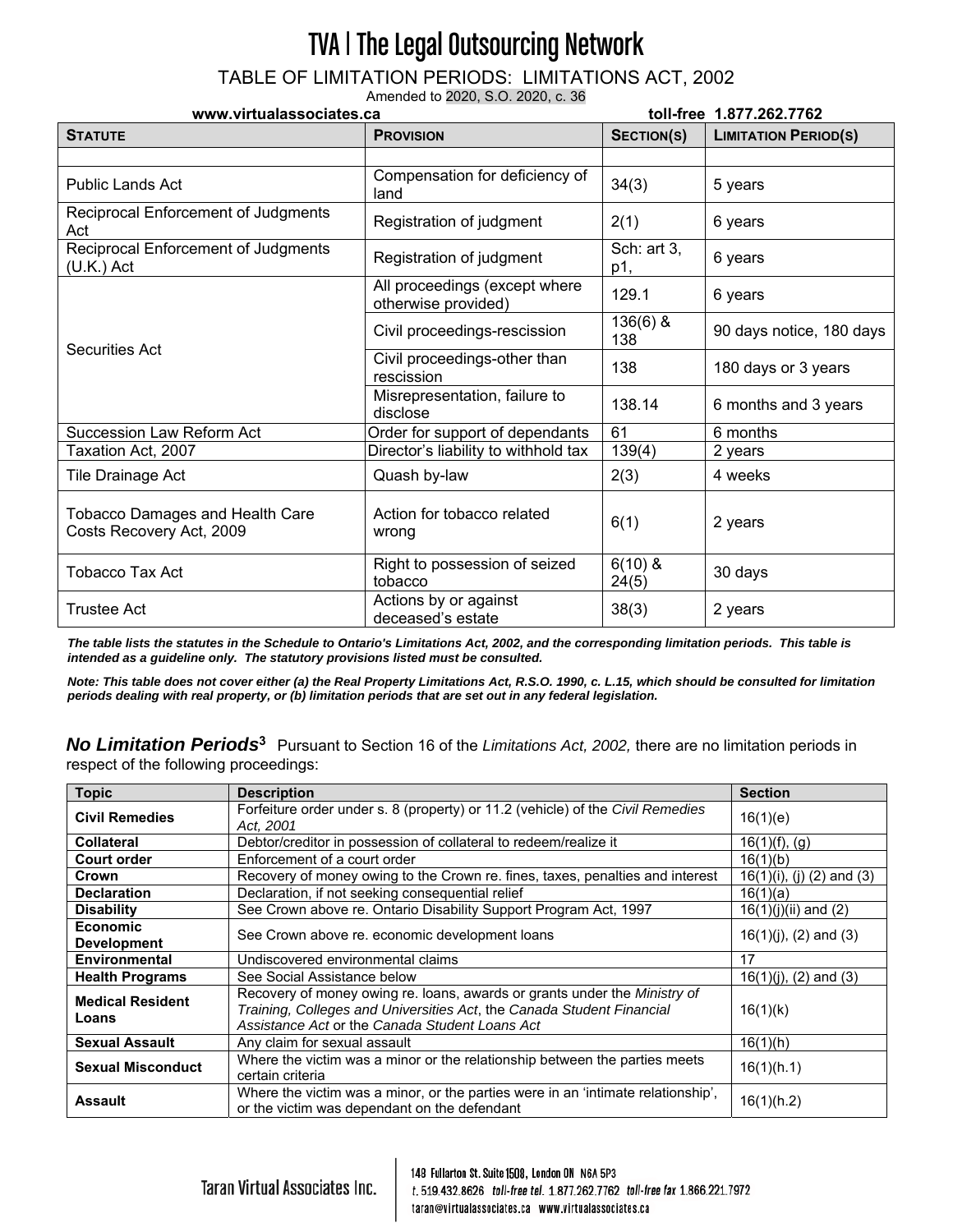#### TABLE OF LIMITATION PERIODS: LIMITATIONS ACT, 2002 Amended to 2020, S.O. 2020, c. 36

|                          | www.virtualassociates.ca                                                                                                                                                 | toll-free 1.877.262.7762     |
|--------------------------|--------------------------------------------------------------------------------------------------------------------------------------------------------------------------|------------------------------|
| <b>Social Assistance</b> | See Crown above re. reimbursement of money paid re. social, health or<br>economic programs or policies as a result of fraud, misrepresentation, error or<br>inadvertence | $16(1)(i)$ , (2) and (3)     |
| <b>Student Loans</b>     | See Medical Resident Loans above                                                                                                                                         | $16(1)(k)$ and $(3)$         |
| Support                  | Obtaining or enforcing support under the FLA or domestic contract                                                                                                        | 16(1)(c)                     |
| Welfare                  | See Crown above re. Ontario Works Act, 1997                                                                                                                              | $16(1)(i)(ii)$ , (2) and (3) |
|                          |                                                                                                                                                                          |                              |

**1** See *McConnell v. Huxtable*, 2014 CarswellOnt 1152, 2014 ONCA 86, [2014] O.J. No. 477 (C.A.) in which the Ontario Court of Appeal clarifies the relationship between the *Limitations Act, 2002* and the *Real Property Limitations Act* in the context of unjust enrichment claims between common law spouses. The Court of Appeal had to decide: (a) whether the two year limitation period in the *Limitations Act,* 2002 applied, thus rendering the action statute barred; (b) whether the ten year limitation period under s. 4 of the *Real Property Limitations Act* applied, thus rendering the action 'safe' as having been commenced on time; or (c) whether neither Act applied, leaving a 'legislative gap' such that there is no statutory limitation period. Rosenberg J.A. agreed with the motions judge that clearly the claim was an 'action' to 'obtain' a right to the property, and that the language of s. 4 of the *Real Property Limitations Act* is broad enough to encompass an equitable claim for property based on the remedy of constructive trust.

**<sup>2</sup>** See the case of *Boyce v. Co-operators General Insurance Co.*, 2013 CarswellOnt 5736, 2013 ONCA 298, 228 A.C.W.S. (3d) 834, 116 O.R. (3d) 56, 307 O.A.C. 28, 22 C.C.L.I. (5th) 1, [2013] O.J. No. 2568 (C.A.) for clarification of the enforceability of contracts of insurance which purport to shorten the two year limitation period set out in s. 4 of the *Limitations Act, 2002*. The Court of Appeal clarifies s. 22 of the *Limitations Act, 2002*, which is the general rule (and exceptions to it) which forbids "contracting out" of the general two year limitation provision found at s. 4. The Appeal Court held firstly that a term purporting to shorten the limitation period must "in clear language" describe the limitation period, identify the scope of the application of it, and exclude the operation of other limitation periods. Unless the term is in the contract and meets those requirements, the two year limitation period will apply. Secondly, the "business agreement" exception will not apply to persons defined as "consumers" in the *Consumer Protection Act,* 2002, who enter into agreements for personal, family or household purposes. In those situations, the two year limitation will apply. Note, leave to appeal to the Supreme Court of Canada was refused: 2013 CarswellOnt 14166; [2013] S.C.C.A. No. 296 (S.C.C.).

*Kassburg v. Sun Life Assurance Co. of Canada,* [2014] O.J. No. 6222, 2014 ONCA 922 (C.A.) is a decision of the Ontario Court of Appeal which applied *Boyce, supra* to determine whether a contractual limitation period failed for uncertainty/ambiguity. The Court of Appeal agreed with the motions judge that the one year limitation period in an LTD insurance policy was ambiguous and thus unenforceable, as it expressed the limitation period differently in two different places. The Contract Document provided that time started to run from "the end of the time period in which proof of the claim is required", and the Booklet provided it ran from "after the date [the insurer] must receive [the insured's] claim forms". The insurer further arqued that the limitation period began to run in 2008 when the plaintiff was first denied her benefits, and thus the claim (issued in 2012) was statute-barred no matter which limitation period applied. Again, the appeal court found no reason to disagree with the conclusion of the motions judge that the two year limitation period began to run when the plaintiff was advised, in 2011, that her claim for benefits was denied at the "third and final appeal level".

Also of note, the Supreme Court of Canada in *Lombard General Insurance Company of Canada v. Schmitz*, [2014] S.C.C.A. No. 143 dismissed the application for leave to appeal the decision of the Ontario Court of Appeal in *Schmitz (Litigation guardian of) v. Lombard General Insurance Co. of Canada*, [2014] O.J. No. 531, 2014 ONCA 88, 315 O.A.C. 187, 31 C.C.L.I. (5th) 1, 118 O.R. (3d) 694, 237 A.C.W.S. (3d) 484, 2014 CarswellOnt 1177. This case involved the underinsured coverage under OPCF 44R. At issue on appeal was whether the 12 month limitation period applied as per s. 17 of OPCF 44R, or whether the two year period applied as per s. 4 of the *Limitations Act, 2002*. Also at issue was when the period of time commenced. The motion judge held that the period of two years applied, and that it commenced when the claimant made a request for the compensation provided for by OPCF 44R. The Court of Appeal dismissed the insurer's appeal, but made a minor amendment to the Order, holding that the time began to run the day after the demand for indemnification is made, as the insured only suffers a loss once the insurer has failed to satisfy its legal obligation.

 See *Tomec v. Economical Mutual Insurance Company*, 2019 ONCA 882 which, although decided under predecessor legislation (the former s. 281.1(1) of the *Insurance Act* and s. 51(1) of the *Statutory Accident Benefits Schedule – Accidents on or After November 1, 1996*), is arguably applicable to the identical current legislation (s. 280(2) of the *Insurance Act* and s. 56 of the *Statutory Accident Benefits Schedule – Effective September 1, 2010*). The case held that the hard two-year limitation period outlined in those sections is subject to the discoverability rule.

**<sup>3</sup>** It is a common misconception that a claim grounded in fraud has no limitation period. Civil litigators who should ever have occasion to represent a plaintiff bringing a fraud action - as well as those representing a defendant on the receiving end of a fraud action - should know that the two year limitation applies to these cases. Of course, the very nature of fraudulent activity means that the actions of the wrongdoer were at one point being deliberately concealed. Thus, the discoverability principles will likely be in play when determining the commencement of the limitation period. For some appellate level cases on this issue, see: *Dynamic Fuel Systems Inc. v. Synergic Distribution Inc.*, [2013] O.J. No. 2708, 2013 ONSC 4081, 2013 CarswellOnt 7897, 229 A.C.W.S. (3d) 95 (Div. Ct.) and *Portuguese Canadian Credit Union Ltd. (Liquidator of) v. Pires*, [2012] O.J. No. 2215, 2012 ONCA 335, 2012 CarswellOnt 6250, 216 A.C.W.S. (3d) 473 (C.A.).

Special Circumstances Until the Ontario Court of Appeal's decision in *Joseph v. Paramount Canada's Wonderland* (2008), 90 O.R. (3d) 401 (C.A.), many lawyers in Ontario thought they could still rely on the common law doctrine of special circumstances, which gave the Court the discretion to extend a limitation period after its expiration, if special circumstances existed. The Court of Appeal in *Joseph* has unequivocally pronounced that the doctrine no longer applies under the new *Limitations Act*, *2002*. For a full article on this case, please visit https://www.virtualassociates.ca

Discoverability & Pleadings See the case of *Collins v. Cortez*, [2014] O.J. No. 4753, 2014 ONCA 685 (C.A.) in which the Court of Appeal confirmed that plaintiffs do not have to anticipate a limitations defence by pleading the material facts relevant to discoverability in the statement of claim

See the Supreme Court of Canada's recent decision in *Pioneer Corp. v. Godfrey*, 2019 SCC 42, a class action case brought under the *Competition Act,* R.S.C. 1985, c. C-34, which clarifies that the discoverability rule is not a universally applicable rule of limitations, but a rule of construction to aid in the interpretation of statutory limitation periods. It can therefore be displaced by clear legislative language.

The Appropriate Means As part of discoverability, keep in mind s. 5(1)(a)(iv) of the *Limitations Act, 2002* which states that a claim may be 'discovered' when the plaintiff first knew that a proceeding would be an appropriate means to remedy the injury, loss, or damage. Most recently, this argument was successful in *Presley v. Van Dusen*, 2019 ONCA 66. The Ontario Court of Appeal in that case held that the plaintiff homeowners, who had a septic system installed by the defendant contractors in 2010 and noticed problems with it as early as 2011, were entitled to rely on the expertise of the contractor, who attempted to remedy the problem over the years, before determining that a lawsuit was required to properly remedy the problem. It was held that the claim, commenced in 2015, was not statute-barred.

 $\mathbf{I}$